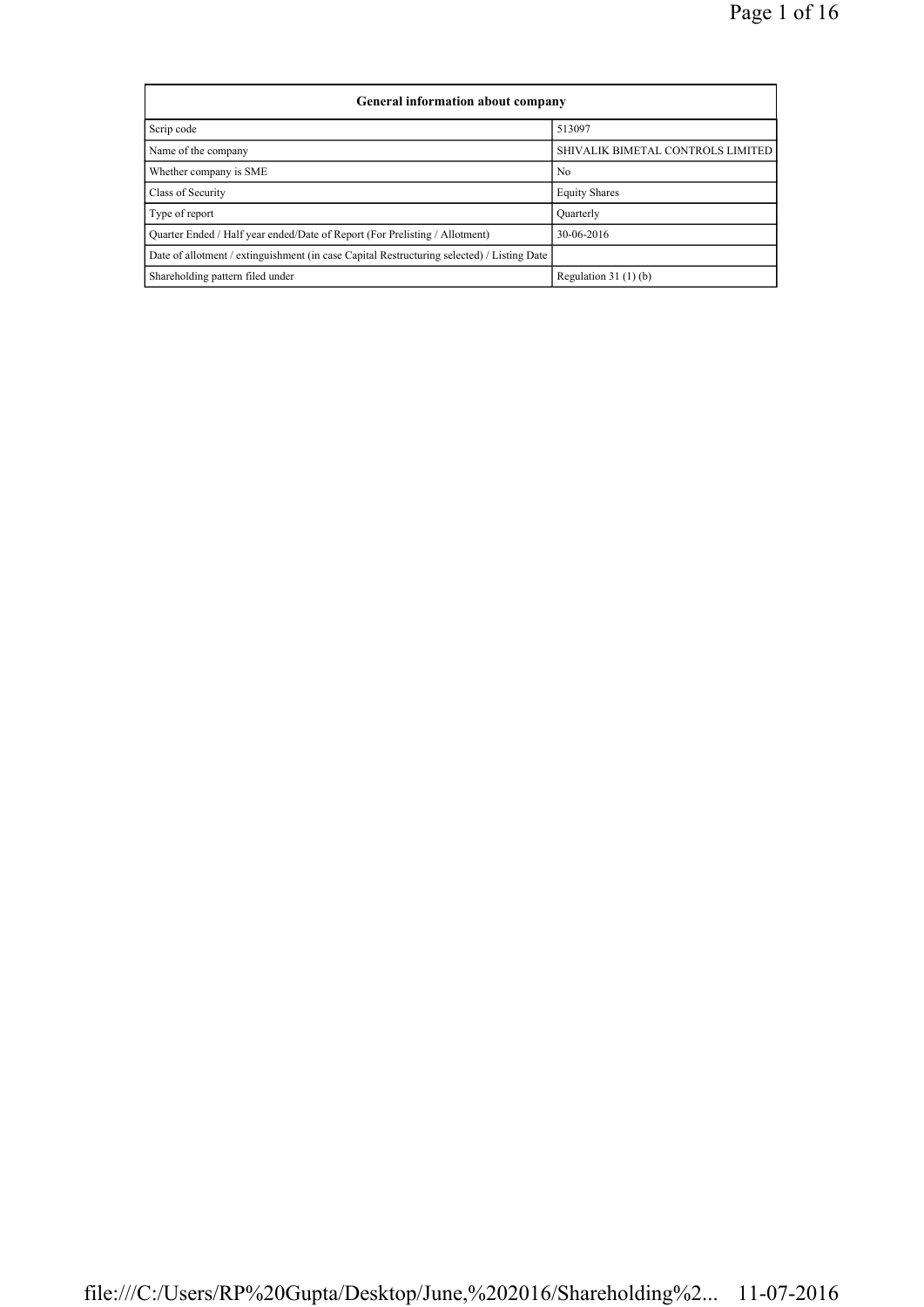| Sr. No. | Particular                                                                             | Yes/No         |
|---------|----------------------------------------------------------------------------------------|----------------|
|         | Whether the Listed Entity has issued any partly paid up shares?                        | N <sub>0</sub> |
|         | Whether the Listed Entity has issued any Convertible Securities?                       | N <sub>0</sub> |
|         | Whether the Listed Entity has issued any Warrants?                                     | N <sub>0</sub> |
|         | Whether the Listed Entity has any shares against which depository receipts are issued? | No             |
|         | Whether the Listed Entity has any shares in locked-in?                                 | No.            |
| 6       | Whether any shares held by promoters are pledge or otherwise encumbered?               | No.            |
|         | Whether company has equity shares with differential voting rights?                     | No.            |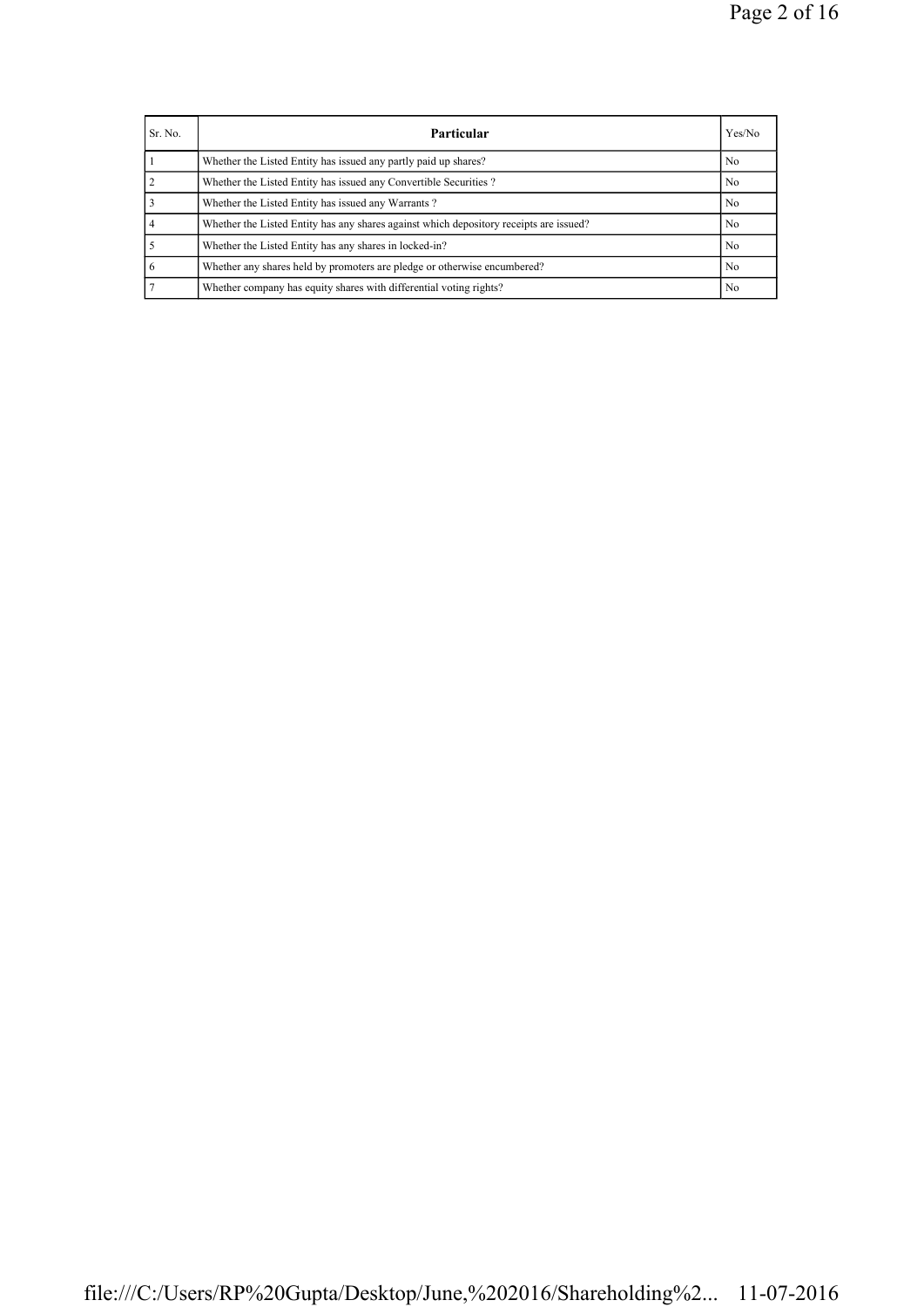|                 | Table I - Summary Statement holding of specified securities |                         |                         |                           |                          |                              |                                                  |                                                                  |               |          |                                   |  |
|-----------------|-------------------------------------------------------------|-------------------------|-------------------------|---------------------------|--------------------------|------------------------------|--------------------------------------------------|------------------------------------------------------------------|---------------|----------|-----------------------------------|--|
|                 |                                                             |                         | No. of                  | No. Of<br>Partly<br>paid- | No. Of<br>shares         | Total nos                    | Shareholding<br>as a % of total<br>no. of shares | Number of Voting Rights held in each<br>class of securities (IX) |               |          |                                   |  |
| Category<br>(I) | Category of<br>shareholder                                  | Nos. Of<br>shareholders | fully paid<br>up equity | up<br>equity              | underlying<br>Depository | shares<br>held (VII)         | (calculated as<br>per SCRR,                      | No of Voting (XIV) Rights                                        |               |          | Total as a<br>$%$ of<br>$(A+B+C)$ |  |
|                 | (II)                                                        | (III)                   | shares<br>held (IV)     | shares<br>held<br>(V)     | Receipts<br>(VI)         | $= (IV) +$<br>$(V)$ + $(VI)$ | 1957) (VIII) As<br>$a\%$ of<br>$(A+B+C2)$        | Class eg:<br>Χ                                                   | Class<br>eg:y | Total    |                                   |  |
| (A)             | Promoter $\&$<br>Promoter<br>Group                          | 19                      | 11882134                |                           |                          | 11882134                     | 61.88                                            | 11882134                                                         |               | 11882134 | 61.88                             |  |
| (B)             | Public                                                      | 4998                    | 7319266                 |                           |                          | 7319266                      | 38.12                                            | 7319266                                                          |               | 7319266  | 38.12                             |  |
| (C)             | Non<br>Promoter-<br>Non Public                              |                         |                         |                           |                          |                              |                                                  |                                                                  |               |          |                                   |  |
| (C1)            | <b>Shares</b><br>underlying<br><b>DRs</b>                   |                         |                         |                           |                          |                              |                                                  |                                                                  |               |          |                                   |  |
| (C2)            | Shares held<br>by<br>Employee<br>Trusts                     |                         |                         |                           |                          |                              |                                                  |                                                                  |               |          |                                   |  |
|                 | Total                                                       | 5017                    | 19201400                |                           |                          | 19201400                     |                                                  | 19201400                                                         |               | 19201400 | 100                               |  |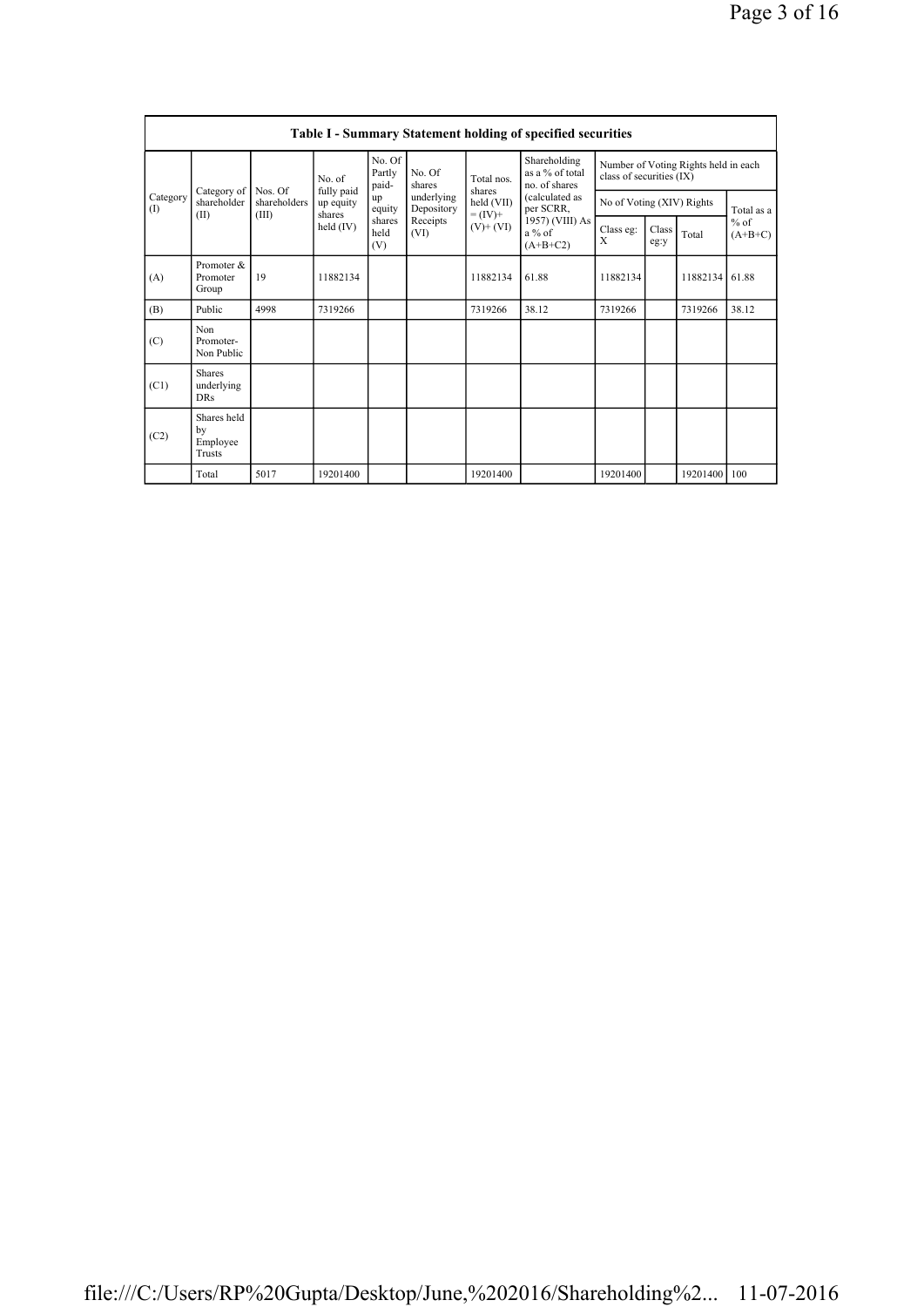|          | Table I - Summary Statement holding of specified securities |                                                |                                       |                                                                             |                                                                                                            |                                        |                                                      |                                                                               |                                                |                                       |  |  |  |
|----------|-------------------------------------------------------------|------------------------------------------------|---------------------------------------|-----------------------------------------------------------------------------|------------------------------------------------------------------------------------------------------------|----------------------------------------|------------------------------------------------------|-------------------------------------------------------------------------------|------------------------------------------------|---------------------------------------|--|--|--|
| Category | Category of<br>shareholder                                  | No. Of<br><b>Shares</b><br>Underlying          | No. of<br><b>Shares</b><br>Underlying | No. Of Shares<br>Underlying<br>Outstanding<br>convertible<br>securities and | Shareholding, as<br>a % assuming full<br>conversion of<br>convertible<br>securities (as a<br>percentage of | Number of<br>Locked in<br>shares (XII) |                                                      | Number of<br><b>Shares</b><br>pledged or<br>otherwise<br>encumbered<br>(XIII) |                                                | Number of<br>equity shares<br>held in |  |  |  |
| (1)      | (II)                                                        | Outstanding<br>convertible<br>securities $(X)$ | Outstanding<br>Warrants<br>$(X_i)$    | No. Of<br>Warrants (Xi)<br>(a)                                              | diluted share<br>capital) $(XI)$ =<br>$(VII)+(X)$ As a %<br>of $(A+B+C2)$                                  | N <sub>0</sub><br>(a)                  | As a $%$<br>of total<br><b>Shares</b><br>held<br>(b) | No.<br>(a)                                                                    | As a %<br>of total<br><b>Shares</b><br>held(b) | dematerialized<br>form (XIV)          |  |  |  |
| (A)      | Promoter &<br>Promoter<br>Group                             |                                                |                                       |                                                                             | 61.88                                                                                                      |                                        |                                                      |                                                                               |                                                | 11882134                              |  |  |  |
| (B)      | Public                                                      |                                                |                                       |                                                                             | 38.12                                                                                                      |                                        |                                                      |                                                                               |                                                | 6435465                               |  |  |  |
| (C)      | Non<br>Promoter-<br>Non Public                              |                                                |                                       |                                                                             |                                                                                                            |                                        |                                                      |                                                                               |                                                |                                       |  |  |  |
| (C1)     | <b>Shares</b><br>underlying<br><b>DRs</b>                   |                                                |                                       |                                                                             |                                                                                                            |                                        |                                                      |                                                                               |                                                |                                       |  |  |  |
| (C2)     | Shares held<br>by<br>Employee<br>Trusts                     |                                                |                                       |                                                                             |                                                                                                            |                                        |                                                      |                                                                               |                                                |                                       |  |  |  |
|          | Total                                                       |                                                |                                       |                                                                             |                                                                                                            |                                        |                                                      |                                                                               |                                                | 18317599                              |  |  |  |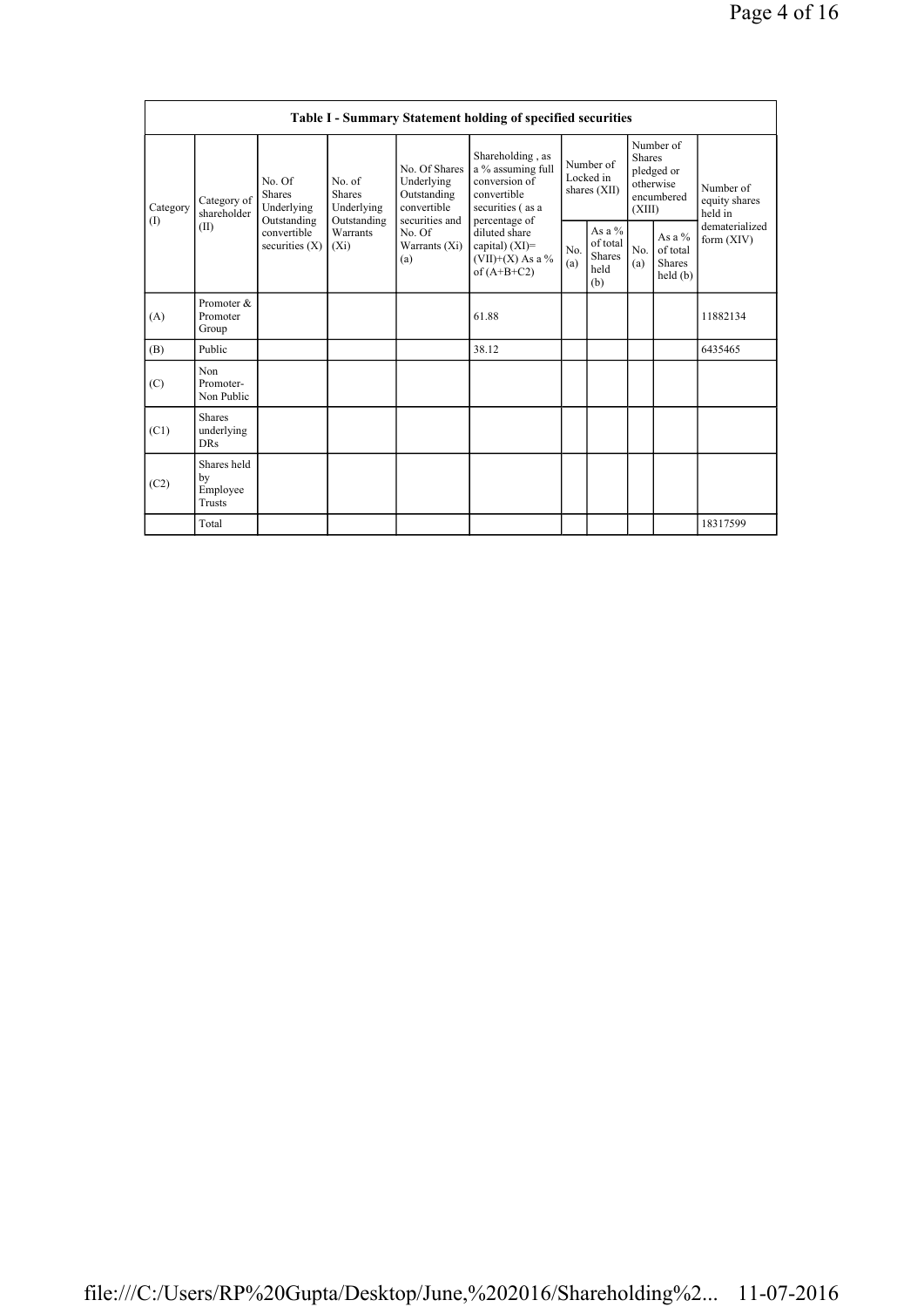|                                                                                                     | Table II - Statement showing shareholding pattern of the Promoter and Promoter Group                                |                                                                              |                                   |                       |                                              |                                    |                                                     |                               |               |                                 |                                 |  |  |  |
|-----------------------------------------------------------------------------------------------------|---------------------------------------------------------------------------------------------------------------------|------------------------------------------------------------------------------|-----------------------------------|-----------------------|----------------------------------------------|------------------------------------|-----------------------------------------------------|-------------------------------|---------------|---------------------------------|---------------------------------|--|--|--|
|                                                                                                     |                                                                                                                     |                                                                              | No. of                            | No.<br>Of<br>Partly   | No. Of<br>shares                             | Total nos.                         | Shareholding<br>as a % of<br>total no. of<br>shares | each class of securities (IX) |               | Number of Voting Rights held in |                                 |  |  |  |
| Sr.                                                                                                 | Category & Name<br>of the<br>Shareholders (I)                                                                       | Nos. Of<br>shareholders<br>(III)                                             | fully paid<br>up equity<br>shares | paid-<br>up<br>equity | underlying<br>Depository<br>Receipts<br>(VI) | shares<br>held (VII)<br>$= (IV) +$ | (calculated<br>as per                               | No of Voting (XIV) Rights     |               |                                 | Total<br>as a %                 |  |  |  |
|                                                                                                     |                                                                                                                     |                                                                              | held $(IV)$                       | shares<br>held<br>(V) |                                              | $(V)$ + $(VI)$                     | SCRR, 1957)<br>(VIII) As a<br>$%$ of<br>$(A+B+C2)$  | Class eg:<br>X                | Class<br>eg:y | Total                           | of<br>Total<br>Voting<br>rights |  |  |  |
| A                                                                                                   | Table II - Statement showing shareholding pattern of the Promoter and Promoter Group                                |                                                                              |                                   |                       |                                              |                                    |                                                     |                               |               |                                 |                                 |  |  |  |
| (1)                                                                                                 | Indian                                                                                                              |                                                                              |                                   |                       |                                              |                                    |                                                     |                               |               |                                 |                                 |  |  |  |
| (a)                                                                                                 | Individuals/Hindu<br>undivided Family                                                                               | 13                                                                           | 3929000                           |                       |                                              | 3929000                            | 20.46                                               | 3929000                       |               | 3929000                         | 20.46                           |  |  |  |
| (d)                                                                                                 | Any Other<br>(specify)                                                                                              | 6                                                                            | 7953134                           |                       |                                              | 7953134                            | 41.42                                               | 7953134                       |               | 7953134                         | 41.42                           |  |  |  |
| Sub-Total<br>(A)(1)                                                                                 |                                                                                                                     | 19                                                                           | 11882134                          |                       |                                              | 11882134                           | 61.88                                               | 11882134                      |               | 11882134                        | 61.88                           |  |  |  |
| (2)                                                                                                 | Foreign                                                                                                             |                                                                              |                                   |                       |                                              |                                    |                                                     |                               |               |                                 |                                 |  |  |  |
| Total<br>Shareholding<br>of Promoter<br>and<br>Promoter<br>Group $(A)=$<br>$(A)(1)+(A)$<br>$^{(2)}$ |                                                                                                                     | 19                                                                           | 11882134                          |                       |                                              | 11882134                           | 61.88                                               | 11882134                      |               | 11882134                        | 61.88                           |  |  |  |
| B                                                                                                   |                                                                                                                     | Table III - Statement showing shareholding pattern of the Public shareholder |                                   |                       |                                              |                                    |                                                     |                               |               |                                 |                                 |  |  |  |
| (1)                                                                                                 | Institutions                                                                                                        |                                                                              |                                   |                       |                                              |                                    |                                                     |                               |               |                                 |                                 |  |  |  |
| (f)                                                                                                 | Financial<br>Institutions/<br><b>Banks</b>                                                                          | 1                                                                            | 1000                              |                       |                                              | 1000                               | 0.01                                                | 1000                          |               | 1000                            | 0.01                            |  |  |  |
| Sub-Total<br>(B)(1)                                                                                 |                                                                                                                     | 1                                                                            | 1000                              |                       |                                              | 1000                               | 0.01                                                | 1000                          |               | 1000                            | 0.01                            |  |  |  |
| (3)                                                                                                 | Non-institutions                                                                                                    |                                                                              |                                   |                       |                                              |                                    |                                                     |                               |               |                                 |                                 |  |  |  |
| (a(i))                                                                                              | Individuals -<br>i.Individual<br>shareholders<br>holding nominal<br>share capital up to<br>Rs. 2 lakhs.             | 4827                                                                         | 6295063                           |                       |                                              | 6295063                            | 32.78                                               | 6295063                       |               | 6295063                         | 32.78                           |  |  |  |
| (a(ii))                                                                                             | Individuals - ii.<br>Individual<br>shareholders<br>holding nominal<br>share capital in<br>excess of Rs. 2<br>lakhs. | 3                                                                            | 499491                            |                       |                                              | 499491                             | 2.6                                                 | 499491                        |               | 499491                          | 2.6                             |  |  |  |
| (e)                                                                                                 | Any Other<br>(specify)                                                                                              | 167                                                                          | 523712                            |                       |                                              | 523712                             | 2.73                                                | 523712                        |               | 523712                          | 2.73                            |  |  |  |
| Sub-Total<br>(B)(3)                                                                                 |                                                                                                                     | 4997                                                                         | 7318266                           |                       |                                              | 7318266                            | 38.11                                               | 7318266                       |               | 7318266                         | 38.11                           |  |  |  |
| Total Public<br>Shareholding<br>$(B)=(B)(1)+$<br>$(B)(2)+(B)$<br>(3)                                |                                                                                                                     | 4998                                                                         | 7319266                           |                       |                                              | 7319266                            | 38.12                                               | 7319266                       |               | 7319266                         | 38.12                           |  |  |  |
| $\mathbf C$                                                                                         | Table IV - Statement showing shareholding pattern of the Non Promoter- Non Public shareholder                       |                                                                              |                                   |                       |                                              |                                    |                                                     |                               |               |                                 |                                 |  |  |  |
| Total<br>$(A+B+C2)$                                                                                 |                                                                                                                     | 5017                                                                         | 19201400                          |                       |                                              | 19201400                           | 100                                                 | 19201400                      |               | 19201400                        | 100                             |  |  |  |
| Total<br>$(A+B+C)$                                                                                  |                                                                                                                     | 5017                                                                         | 19201400                          |                       |                                              | 19201400                           |                                                     | 19201400                      |               | 19201400                        | 100                             |  |  |  |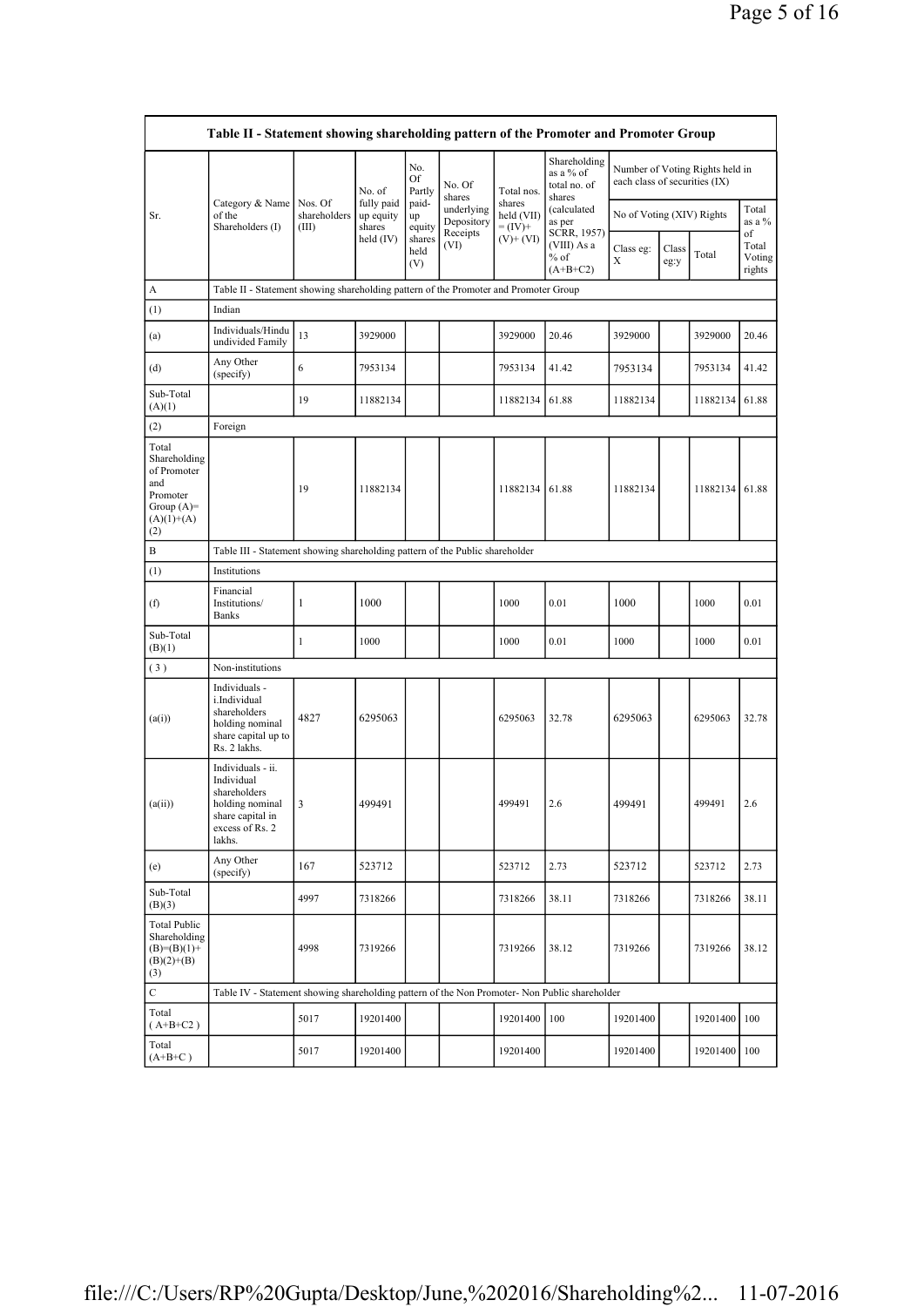|                                                                                                                                                                                                                                                                                              | Table II - Statement showing shareholding pattern of the Promoter and Promoter Group |                              |                                                           |                                                                                               |                                          |                                                    |                                                                               |                                                |                                       |  |  |  |  |
|----------------------------------------------------------------------------------------------------------------------------------------------------------------------------------------------------------------------------------------------------------------------------------------------|--------------------------------------------------------------------------------------|------------------------------|-----------------------------------------------------------|-----------------------------------------------------------------------------------------------|------------------------------------------|----------------------------------------------------|-------------------------------------------------------------------------------|------------------------------------------------|---------------------------------------|--|--|--|--|
| Sr.                                                                                                                                                                                                                                                                                          | No. Of Shares<br>Underlying<br>Outstanding                                           | No. of Shares<br>Underlying  | No. Of Shares<br>Underlying<br>Outstanding<br>convertible | Shareholding, as a<br>% assuming full<br>conversion of<br>convertible<br>securities (as a     | Number of<br>Locked in<br>shares $(XII)$ |                                                    | Number of<br><b>Shares</b><br>pledged or<br>otherwise<br>encumbered<br>(XIII) |                                                | Number of<br>equity shares<br>held in |  |  |  |  |
| A<br>(1)<br>(a)<br>(d)<br>Sub-Total (A)<br>(1)<br>(2)<br>Total<br>Shareholding of<br>Promoter and<br>Promoter<br>Group $(A)=A)$<br>$(1)+(A)(2)$<br>B<br>(1)<br>(f)<br>Sub-Total (B)<br>(1)<br>(3)<br>(a(i))<br>(a(ii))<br>(e)<br>Sub-Total (B)<br>(3)<br><b>Total Public</b><br>Shareholding | convertible<br>securities $(X)$                                                      | Outstanding<br>Warrants (Xi) | securities and<br>No. Of<br>Warrants (Xi)<br>(a)          | percentage of diluted<br>share capital) $(XI)$ =<br>$(VII)+(X)$ As a % of<br>$(A+B+C2)$       | No.<br>(a)                               | As a %<br>of total<br><b>Shares</b><br>held<br>(b) | No.<br>(a)                                                                    | As a %<br>of total<br><b>Shares</b><br>held(b) | dematerialized<br>form $(XIV)$        |  |  |  |  |
|                                                                                                                                                                                                                                                                                              |                                                                                      |                              |                                                           | Table II - Statement showing shareholding pattern of the Promoter and Promoter Group          |                                          |                                                    |                                                                               |                                                |                                       |  |  |  |  |
|                                                                                                                                                                                                                                                                                              | Indian                                                                               |                              |                                                           |                                                                                               |                                          |                                                    |                                                                               |                                                |                                       |  |  |  |  |
|                                                                                                                                                                                                                                                                                              |                                                                                      |                              |                                                           | 20.46                                                                                         |                                          |                                                    |                                                                               |                                                | 3929000                               |  |  |  |  |
|                                                                                                                                                                                                                                                                                              |                                                                                      |                              |                                                           | 41.42                                                                                         |                                          |                                                    |                                                                               |                                                | 7953134                               |  |  |  |  |
|                                                                                                                                                                                                                                                                                              |                                                                                      |                              |                                                           | 61.88                                                                                         |                                          |                                                    |                                                                               |                                                | 11882134                              |  |  |  |  |
|                                                                                                                                                                                                                                                                                              | Foreign                                                                              |                              |                                                           |                                                                                               |                                          |                                                    |                                                                               |                                                |                                       |  |  |  |  |
|                                                                                                                                                                                                                                                                                              |                                                                                      |                              |                                                           | 61.88                                                                                         |                                          |                                                    |                                                                               |                                                | 11882134                              |  |  |  |  |
|                                                                                                                                                                                                                                                                                              |                                                                                      |                              |                                                           | Table III - Statement showing shareholding pattern of the Public shareholder                  |                                          |                                                    |                                                                               |                                                |                                       |  |  |  |  |
|                                                                                                                                                                                                                                                                                              | Institutions                                                                         |                              |                                                           |                                                                                               |                                          |                                                    |                                                                               |                                                |                                       |  |  |  |  |
|                                                                                                                                                                                                                                                                                              |                                                                                      |                              |                                                           | 0.01                                                                                          |                                          |                                                    |                                                                               |                                                | 1000                                  |  |  |  |  |
|                                                                                                                                                                                                                                                                                              |                                                                                      |                              |                                                           | 0.01                                                                                          |                                          |                                                    |                                                                               |                                                | 1000                                  |  |  |  |  |
|                                                                                                                                                                                                                                                                                              | Non-institutions                                                                     |                              |                                                           |                                                                                               |                                          |                                                    |                                                                               |                                                |                                       |  |  |  |  |
|                                                                                                                                                                                                                                                                                              |                                                                                      |                              |                                                           | 32.78                                                                                         |                                          |                                                    |                                                                               |                                                | 5416263                               |  |  |  |  |
|                                                                                                                                                                                                                                                                                              |                                                                                      |                              |                                                           | 2.6                                                                                           |                                          |                                                    |                                                                               |                                                | 499491                                |  |  |  |  |
|                                                                                                                                                                                                                                                                                              |                                                                                      |                              |                                                           | 2.73                                                                                          |                                          |                                                    |                                                                               |                                                | 518711                                |  |  |  |  |
|                                                                                                                                                                                                                                                                                              |                                                                                      |                              |                                                           | 38.11                                                                                         |                                          |                                                    |                                                                               |                                                | 6434465                               |  |  |  |  |
| $(B)= (B)(1)+(B)$<br>$(2)+(B)(3)$                                                                                                                                                                                                                                                            |                                                                                      |                              |                                                           | 38.12                                                                                         |                                          |                                                    |                                                                               |                                                | 6435465                               |  |  |  |  |
| $\mathbf C$                                                                                                                                                                                                                                                                                  |                                                                                      |                              |                                                           | Table IV - Statement showing shareholding pattern of the Non Promoter- Non Public shareholder |                                          |                                                    |                                                                               |                                                |                                       |  |  |  |  |
| Total<br>$(A+B+C2)$                                                                                                                                                                                                                                                                          |                                                                                      |                              |                                                           | 100                                                                                           |                                          |                                                    |                                                                               |                                                | 18317599                              |  |  |  |  |
| Total<br>$(A+B+C)$                                                                                                                                                                                                                                                                           |                                                                                      |                              |                                                           |                                                                                               |                                          |                                                    |                                                                               |                                                | 18317599                              |  |  |  |  |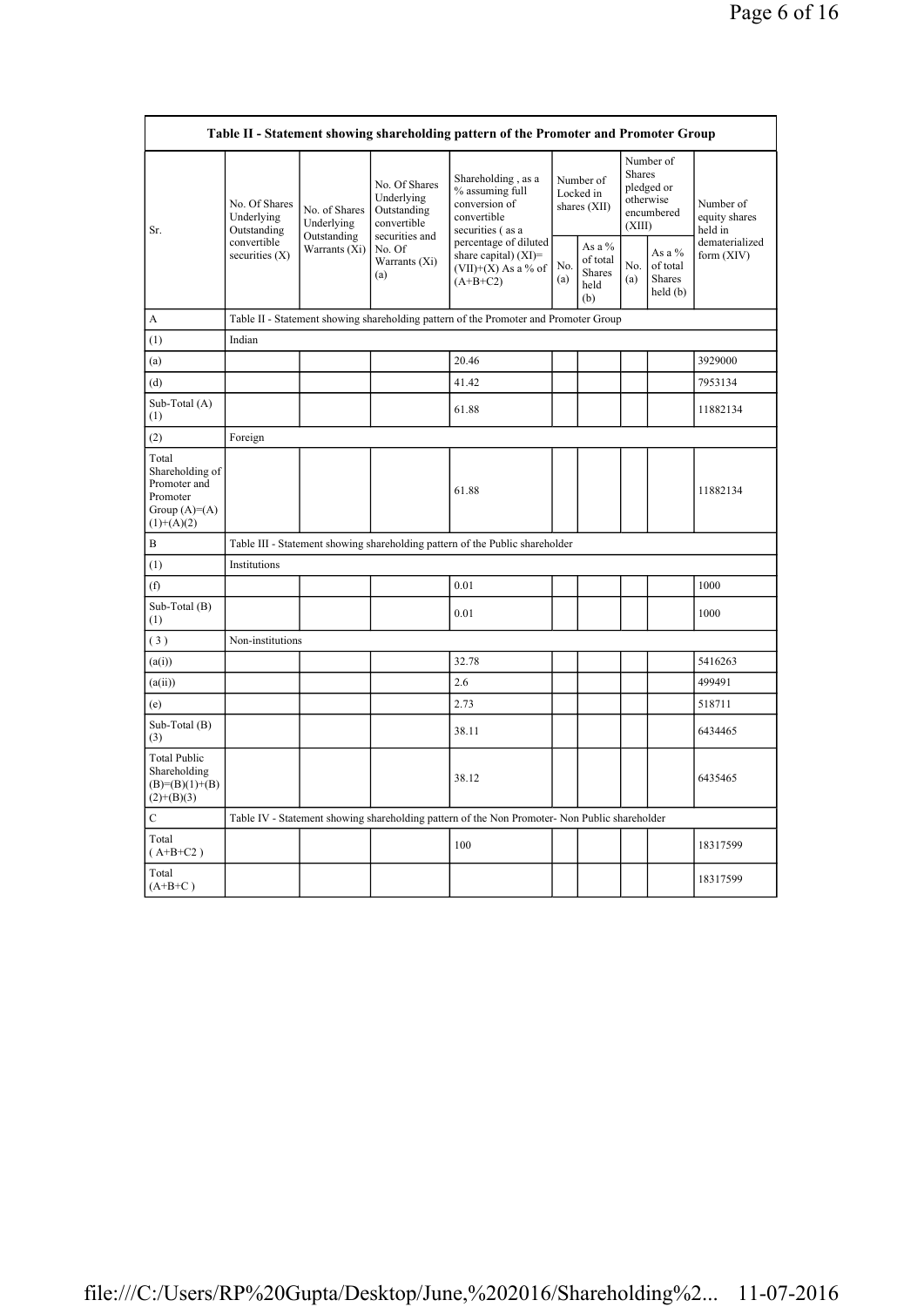|                                                                                                                                                                                             |                                                   |                                                               |                                                 | Individuals/Hindu undivided Family |                         |                                               |                                               |
|---------------------------------------------------------------------------------------------------------------------------------------------------------------------------------------------|---------------------------------------------------|---------------------------------------------------------------|-------------------------------------------------|------------------------------------|-------------------------|-----------------------------------------------|-----------------------------------------------|
| Searial No.                                                                                                                                                                                 | $\mathbf{1}$                                      | $\overline{c}$                                                | 3                                               | $\overline{4}$                     | 5                       | 6                                             | 7                                             |
| Name of the<br>Shareholders (I)                                                                                                                                                             | <b>NARINDER</b><br><b>SINGH</b><br><b>GHUMMAN</b> | <b>MANJIT</b><br><b>KAUR</b>                                  | <b>JASPAL</b><br><b>SINGH</b><br><b>DHILLON</b> | TEJINDERJEET<br>KAUR<br>GHUMMAN    | SARITA<br><b>SANDHU</b> | DEVINDERJEET<br><b>SINGH</b><br><b>SANDHU</b> | SATINDERJEET<br><b>SINGH</b><br><b>SANDHU</b> |
| PAN(II)                                                                                                                                                                                     | AAAPG0769L                                        | AAGPK4376B                                                    | AAJPD6381J                                      | ABJPG6987C                         | ABJPS0310F              | ABJPS2761E                                    | ABJPS2763G                                    |
| No. of fully paid<br>up equity shares<br>held (IV)                                                                                                                                          | 1465000                                           | 585000                                                        | 2000                                            | 296000                             | 666000                  | 101000                                        | 288000                                        |
| No. Of Partly<br>paid-up equity<br>shares held (V)                                                                                                                                          |                                                   |                                                               |                                                 |                                    |                         |                                               |                                               |
| No. Of shares<br>underlying<br>Depository<br>Receipts (VI)                                                                                                                                  |                                                   |                                                               |                                                 |                                    |                         |                                               |                                               |
| Total nos.<br>shares held<br>$(VII) = (IV) +$<br>$(V)$ + (VI)                                                                                                                               | 1465000                                           | 585000                                                        | 2000                                            | 296000                             | 666000                  | 101000                                        | 288000                                        |
| Shareholding as<br>a % of total no.<br>of shares<br>(calculated as<br>per SCRR,<br>1957) (VIII) As<br>$a\%$ of<br>$(A+B+C2)$                                                                | 7.63                                              | 3.05                                                          | 0.01                                            | 1.54                               | 3.47                    | 0.53                                          | 1.5                                           |
|                                                                                                                                                                                             |                                                   | Number of Voting Rights held in each class of securities (IX) |                                                 |                                    |                         |                                               |                                               |
| Class eg: $X$                                                                                                                                                                               | 1465000                                           | 585000                                                        | 2000                                            | 296000                             | 666000                  | 101000                                        | 288000                                        |
| Class eg:y                                                                                                                                                                                  |                                                   |                                                               |                                                 |                                    |                         |                                               |                                               |
| Total                                                                                                                                                                                       | 1465000                                           | 585000                                                        | 2000                                            | 296000                             | 666000                  | 101000                                        | 288000                                        |
| Total as a % of<br><b>Total Voting</b><br>rights                                                                                                                                            | 7.63                                              | 3.05                                                          | 0.01                                            | 1.54                               | 3.47                    | 0.53                                          | 1.5                                           |
| No. Of Shares<br>Underlying<br>Outstanding<br>convertible<br>securities (X)                                                                                                                 |                                                   |                                                               |                                                 |                                    |                         |                                               |                                               |
| No. of Shares<br>Underlying<br>Outstanding<br>Warrants (Xi)                                                                                                                                 |                                                   |                                                               |                                                 |                                    |                         |                                               |                                               |
| No. Of Shares<br>Underlying<br>Outstanding<br>convertible<br>securities and<br>No. Of<br>Warrants (Xi)<br>(a)                                                                               |                                                   |                                                               |                                                 |                                    |                         |                                               |                                               |
| Shareholding,<br>as a % assuming<br>full conversion<br>of convertible<br>securities (as a<br>percentage of<br>diluted share<br>capital) (XI)=<br>$(VII)+(Xi)(a)$<br>As a % of<br>$(A+B+C2)$ | 7.63                                              | 3.05                                                          | 0.01                                            | 1.54                               | 3.47                    | 0.53                                          | 1.5                                           |
| Number of Locked in shares (XII)                                                                                                                                                            |                                                   |                                                               |                                                 |                                    |                         |                                               |                                               |
| No. $(a)$                                                                                                                                                                                   |                                                   |                                                               |                                                 |                                    |                         |                                               |                                               |
| As a % of total<br>Shares held (b)                                                                                                                                                          |                                                   |                                                               |                                                 |                                    |                         |                                               |                                               |
|                                                                                                                                                                                             |                                                   | Number of Shares pledged or otherwise encumbered (XIII)       |                                                 |                                    |                         |                                               |                                               |
| No. $(a)$                                                                                                                                                                                   |                                                   |                                                               |                                                 |                                    |                         |                                               |                                               |
| As a % of total<br>Shares held (b)                                                                                                                                                          |                                                   |                                                               |                                                 |                                    |                         |                                               |                                               |
| Number of<br>equity shares                                                                                                                                                                  | 1465000                                           | 585000                                                        | 2000                                            | 296000                             | 666000                  | 101000                                        | 288000                                        |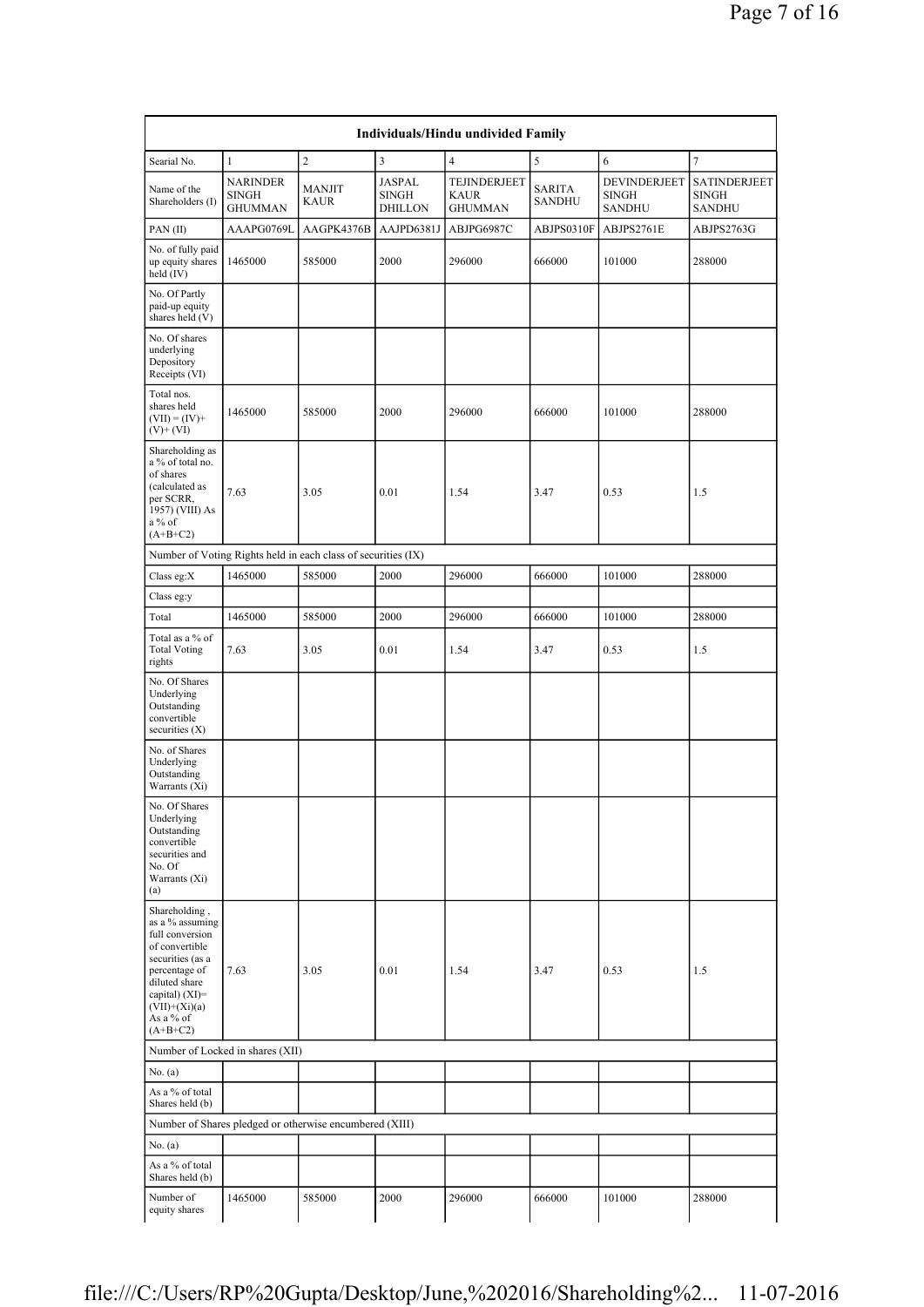| held in<br>dematerialized<br>form $(XIV)$ |  |  |  |  |  |  |  |
|-------------------------------------------|--|--|--|--|--|--|--|
| Reason for not providing PAN              |  |  |  |  |  |  |  |
| Reason for not<br>providing PAN           |  |  |  |  |  |  |  |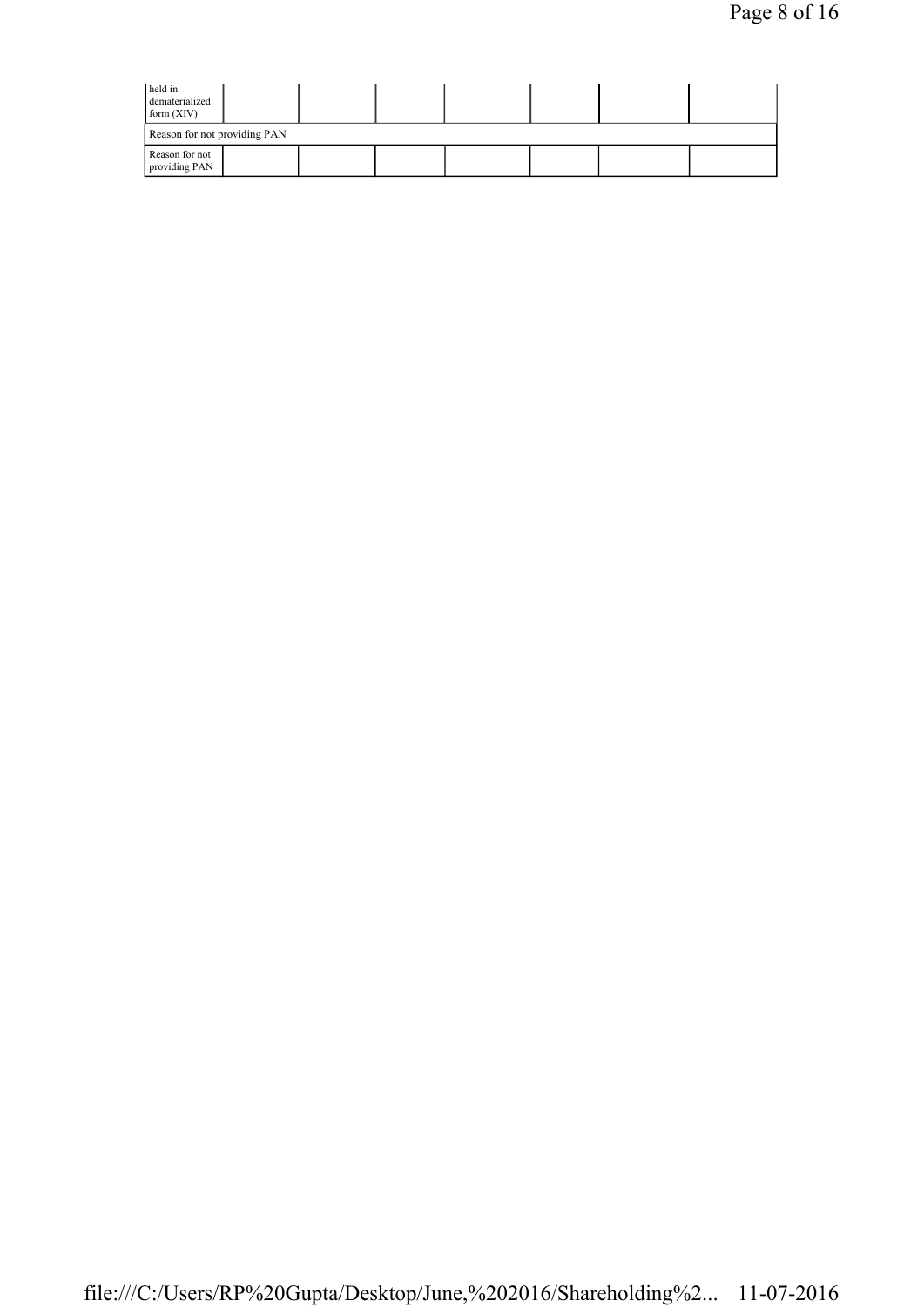|                                                                                                                                                                                              | Individuals/Hindu undivided Family |                               |                                |                                |                                     |                        |  |  |  |  |  |  |
|----------------------------------------------------------------------------------------------------------------------------------------------------------------------------------------------|------------------------------------|-------------------------------|--------------------------------|--------------------------------|-------------------------------------|------------------------|--|--|--|--|--|--|
| Searial No.                                                                                                                                                                                  | 8                                  | 9                             | 10                             | 11                             | 12                                  | 13                     |  |  |  |  |  |  |
| Name of the<br>Shareholders (I)                                                                                                                                                              | <b>GURBIR</b><br><b>SANDHU</b>     | <b>GURDIAL</b><br><b>KAUR</b> | <b>SHANA</b><br><b>GHUMMAN</b> | <b>SUMER</b><br><b>GHUMMAN</b> | <b>JIT MOHINDAR</b><br><b>SINGH</b> | ANGAD<br><b>SANDHU</b> |  |  |  |  |  |  |
| PAN (II)                                                                                                                                                                                     | ABJPS6626A                         | AEVPG5900N                    | AGGPG1329Q                     | AHMPG7844D                     | AHOPS1196G                          | AVJPS6029H             |  |  |  |  |  |  |
| No. of fully paid<br>up equity shares<br>held (IV)                                                                                                                                           | 323000                             | 32000                         | 12000                          | 1000                           | 6000                                | 152000                 |  |  |  |  |  |  |
| No. Of Partly paid-<br>up equity shares<br>held (V)                                                                                                                                          |                                    |                               |                                |                                |                                     |                        |  |  |  |  |  |  |
| No. Of shares<br>underlying<br>Depository<br>Receipts (VI)                                                                                                                                   |                                    |                               |                                |                                |                                     |                        |  |  |  |  |  |  |
| Total nos. shares<br>held $(VII) = (IV) +$<br>$(V)$ + (VI)                                                                                                                                   | 323000                             | 32000                         | 12000                          | 1000                           | 6000                                | 152000                 |  |  |  |  |  |  |
| Shareholding as a<br>% of total no. of<br>shares (calculated<br>as per SCRR,<br>1957) (VIII) As a<br>% of $(A+B+C2)$                                                                         | 1.68                               | 0.17                          | 0.06                           | 0.01                           | 0.03                                | 0.79                   |  |  |  |  |  |  |
| Number of Voting Rights held in each class of securities (IX)                                                                                                                                |                                    |                               |                                |                                |                                     |                        |  |  |  |  |  |  |
| Class eg:X                                                                                                                                                                                   | 323000                             | 32000                         | 12000                          | 1000                           | 6000                                | 152000                 |  |  |  |  |  |  |
| Class eg:y                                                                                                                                                                                   |                                    |                               |                                |                                |                                     |                        |  |  |  |  |  |  |
| Total                                                                                                                                                                                        | 323000                             | 32000                         | 12000                          | 1000                           | 6000                                | 152000                 |  |  |  |  |  |  |
| Total as a % of<br><b>Total Voting rights</b>                                                                                                                                                | 1.68                               | 0.17                          | 0.06                           | 0.01                           | 0.03                                | 0.79                   |  |  |  |  |  |  |
| No. Of Shares<br>Underlying<br>Outstanding<br>convertible<br>securities (X)                                                                                                                  |                                    |                               |                                |                                |                                     |                        |  |  |  |  |  |  |
| No. of Shares<br>Underlying<br>Outstanding<br>Warrants (Xi)                                                                                                                                  |                                    |                               |                                |                                |                                     |                        |  |  |  |  |  |  |
| No. Of Shares<br>Underlying<br>Outstanding<br>convertible<br>securities and No.<br>Of Warrants $(X_i)$<br>(a)                                                                                |                                    |                               |                                |                                |                                     |                        |  |  |  |  |  |  |
| Shareholding, as a<br>% assuming full<br>conversion of<br>convertible<br>securities (as a<br>percentage of<br>diluted share<br>capital) $(XI) = (VII)$<br>$+(Xi)(a)$ As a % of<br>$(A+B+C2)$ | 1.68                               | 0.17                          | 0.06                           | 0.01                           | 0.03                                | 0.79                   |  |  |  |  |  |  |
| Number of Locked in shares (XII)                                                                                                                                                             |                                    |                               |                                |                                |                                     |                        |  |  |  |  |  |  |
| No. (a)                                                                                                                                                                                      |                                    |                               |                                |                                |                                     |                        |  |  |  |  |  |  |
| As a % of total<br>Shares held (b)                                                                                                                                                           |                                    |                               |                                |                                |                                     |                        |  |  |  |  |  |  |
| Number of Shares pledged or otherwise encumbered (XIII)                                                                                                                                      |                                    |                               |                                |                                |                                     |                        |  |  |  |  |  |  |
| No. (a)                                                                                                                                                                                      |                                    |                               |                                |                                |                                     |                        |  |  |  |  |  |  |
| As a % of total<br>Shares held (b)                                                                                                                                                           |                                    |                               |                                |                                |                                     |                        |  |  |  |  |  |  |
| Number of equity<br>shares held in<br>dematerialized<br>form (XIV)                                                                                                                           | 323000                             | 32000                         | 12000                          | 1000                           | 6000                                | 152000                 |  |  |  |  |  |  |
| Reason for not providing PAN                                                                                                                                                                 |                                    |                               |                                |                                |                                     |                        |  |  |  |  |  |  |
| Reason for not<br>providing PAN                                                                                                                                                              |                                    |                               |                                |                                |                                     |                        |  |  |  |  |  |  |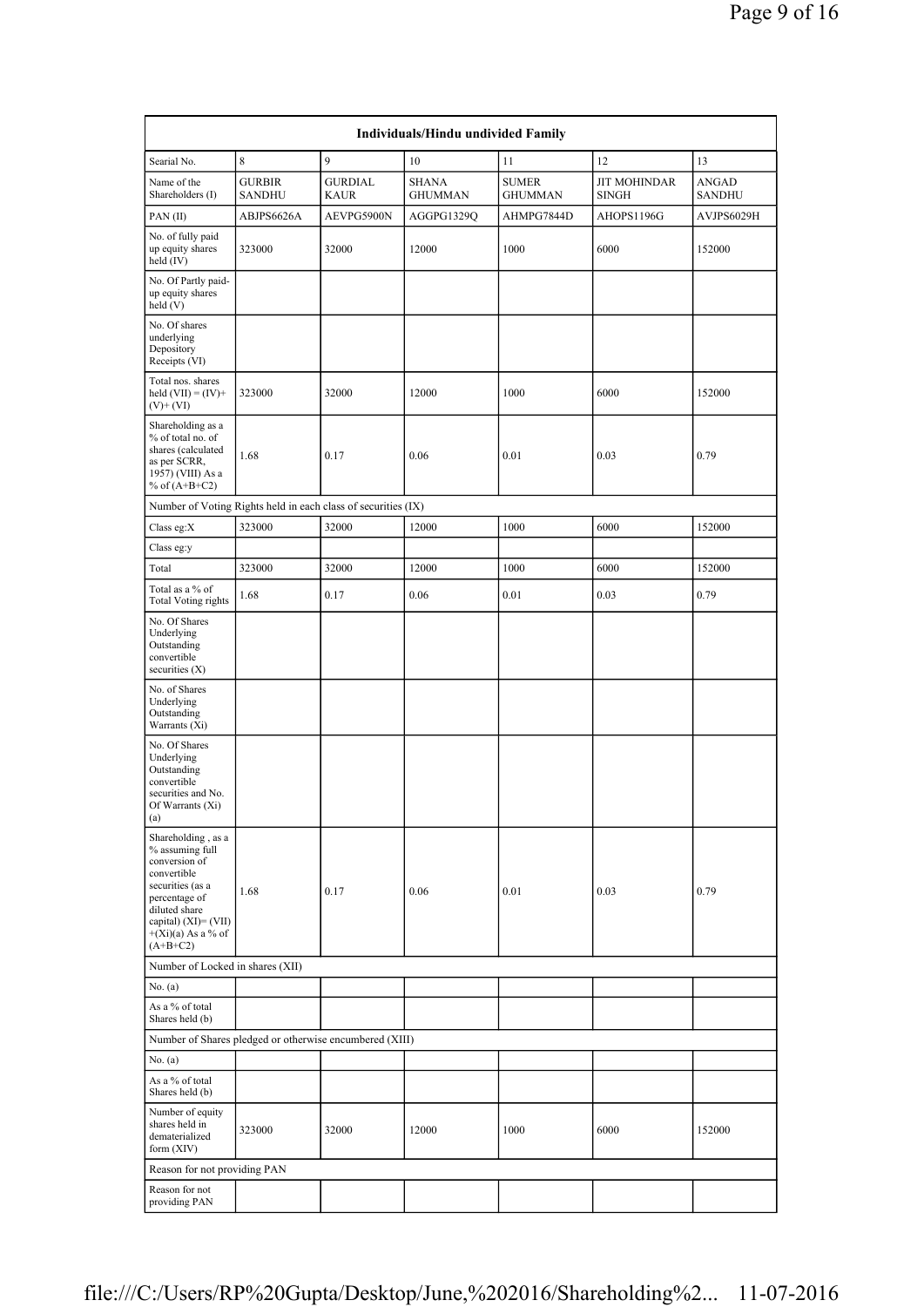|                                                                                                                                                                                           | Individuals/Hindu undivided Family                            |  |  |  |  |  |  |  |  |
|-------------------------------------------------------------------------------------------------------------------------------------------------------------------------------------------|---------------------------------------------------------------|--|--|--|--|--|--|--|--|
| Searial No.                                                                                                                                                                               |                                                               |  |  |  |  |  |  |  |  |
| Name of the<br>Shareholders (I)                                                                                                                                                           | Click here to go back                                         |  |  |  |  |  |  |  |  |
| PAN(II)                                                                                                                                                                                   | Total                                                         |  |  |  |  |  |  |  |  |
| No. of fully paid<br>up equity shares<br>held (IV)                                                                                                                                        | 3929000                                                       |  |  |  |  |  |  |  |  |
| No. Of Partly paid-<br>up equity shares<br>held(V)                                                                                                                                        |                                                               |  |  |  |  |  |  |  |  |
| No. Of shares<br>underlying<br>Depository<br>Receipts (VI)                                                                                                                                |                                                               |  |  |  |  |  |  |  |  |
| Total nos. shares<br>held $(VII) = (IV) +$<br>$(V)$ + $(VI)$                                                                                                                              | 3929000                                                       |  |  |  |  |  |  |  |  |
| Shareholding as a<br>% of total no. of<br>shares (calculated<br>as per SCRR,<br>1957) (VIII) As a<br>% of $(A+B+C2)$                                                                      | 20.46                                                         |  |  |  |  |  |  |  |  |
|                                                                                                                                                                                           | Number of Voting Rights held in each class of securities (IX) |  |  |  |  |  |  |  |  |
| Class eg:X                                                                                                                                                                                | 3929000                                                       |  |  |  |  |  |  |  |  |
| Class eg:y                                                                                                                                                                                |                                                               |  |  |  |  |  |  |  |  |
| Total                                                                                                                                                                                     | 3929000                                                       |  |  |  |  |  |  |  |  |
| Total as a % of<br>Total Voting rights                                                                                                                                                    | 20.46                                                         |  |  |  |  |  |  |  |  |
| No. Of Shares<br>Underlying<br>Outstanding<br>convertible<br>securities $(X)$                                                                                                             |                                                               |  |  |  |  |  |  |  |  |
| No. of Shares<br>Underlying<br>Outstanding<br>Warrants (Xi)                                                                                                                               |                                                               |  |  |  |  |  |  |  |  |
| No. Of Shares<br>Underlying<br>Outstanding<br>convertible<br>securities and No.<br>Of Warrants (Xi)<br>(a)                                                                                |                                                               |  |  |  |  |  |  |  |  |
| Shareholding, as a<br>% assuming full<br>conversion of<br>convertible<br>securities (as a<br>percentage of<br>diluted share<br>capital) (XI)= (VII)<br>$+(Xi)(a)$ As a % of<br>$(A+B+C2)$ | 20.46                                                         |  |  |  |  |  |  |  |  |
| Number of Locked in shares (XII)                                                                                                                                                          |                                                               |  |  |  |  |  |  |  |  |
| No. (a)                                                                                                                                                                                   |                                                               |  |  |  |  |  |  |  |  |
| As a % of total<br>Shares held (b)                                                                                                                                                        |                                                               |  |  |  |  |  |  |  |  |
|                                                                                                                                                                                           | Number of Shares pledged or otherwise encumbered (XIII)       |  |  |  |  |  |  |  |  |
| No. (a)                                                                                                                                                                                   |                                                               |  |  |  |  |  |  |  |  |
| As a % of total<br>Shares held (b)                                                                                                                                                        |                                                               |  |  |  |  |  |  |  |  |
| Number of equity<br>shares held in<br>dematerialized<br>form $(XIV)$                                                                                                                      | 3929000                                                       |  |  |  |  |  |  |  |  |
| Reason for not providing PAN                                                                                                                                                              |                                                               |  |  |  |  |  |  |  |  |
| Reason for not<br>providing PAN                                                                                                                                                           |                                                               |  |  |  |  |  |  |  |  |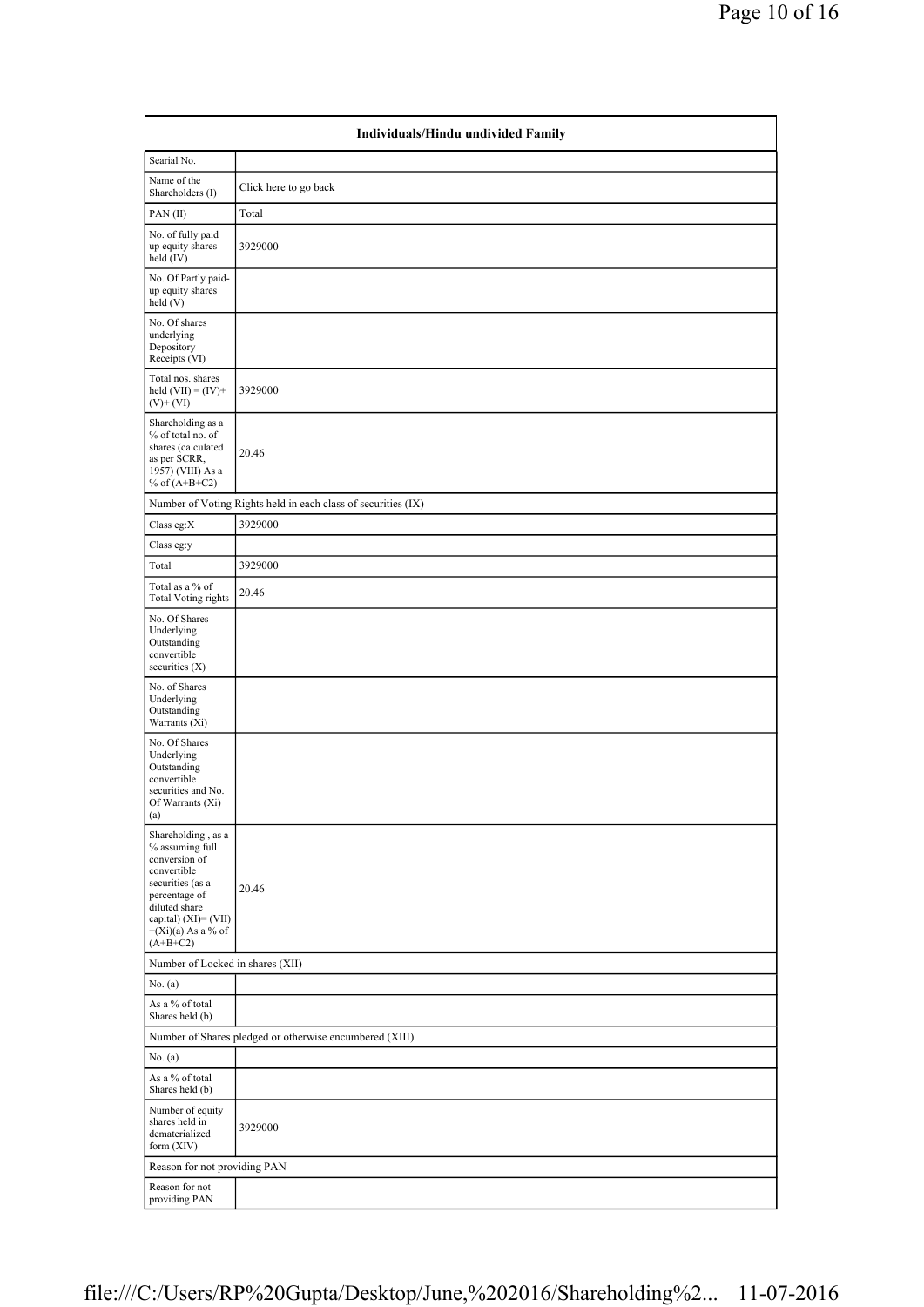|                                                                                                                                                                                          | Any Other (specify)                                           |                                           |                                                             |                                      |                                                                  |                                                                     |  |  |  |  |  |
|------------------------------------------------------------------------------------------------------------------------------------------------------------------------------------------|---------------------------------------------------------------|-------------------------------------------|-------------------------------------------------------------|--------------------------------------|------------------------------------------------------------------|---------------------------------------------------------------------|--|--|--|--|--|
| Searial No.                                                                                                                                                                              | $\mathbf{1}$                                                  | $\overline{c}$                            | 3                                                           | $\overline{4}$                       | 5                                                                | 6                                                                   |  |  |  |  |  |
| Category                                                                                                                                                                                 | <b>Bodies Corporate</b>                                       | <b>Bodies</b><br>Corporate                | <b>Bodies Corporate</b>                                     | <b>Bodies</b><br>Corporate           | <b>Bodies Corporate</b>                                          | <b>Bodies Corporate</b>                                             |  |  |  |  |  |
| Name of the<br>Shareholders (I)                                                                                                                                                          | AMAR<br>ENGINEERING<br><b>COMPANY PVT</b><br><b>LTD</b>       | ANGAD<br><b>ESTATES PVT</b><br><b>LTD</b> | O D FINANCE<br><b>AND</b><br><b>INVESTMENT</b><br>$(P)$ LTD | TSL<br><b>HOLDINGS</b><br><b>LTD</b> | <b>ULTRA</b><br><b>PORTFOLIO</b><br>MANAGEMENT<br><b>PVT LTD</b> | <b>B S SANDHU</b><br><b>AND</b><br><b>ASSOCIATES</b><br>PRIVATE LTD |  |  |  |  |  |
| PAN(II)                                                                                                                                                                                  | AAACA0214F                                                    | AAACA8041O                                | AAACO0299G                                                  | AAACT3448E                           | AAACU0117D                                                       | AABCB8936E                                                          |  |  |  |  |  |
| No. of the<br>Shareholders (I)                                                                                                                                                           | 1                                                             | $\mathbf{1}$                              | $\mathbf{1}$                                                | 1                                    | $\mathbf{1}$                                                     | 1                                                                   |  |  |  |  |  |
| No. of fully paid<br>up equity shares<br>held (IV)                                                                                                                                       | 707155                                                        | 1655000                                   | 1536989                                                     | 2790200                              | 978590                                                           | 285200                                                              |  |  |  |  |  |
| No. Of Partly paid-<br>up equity shares<br>held(V)                                                                                                                                       |                                                               |                                           |                                                             |                                      |                                                                  |                                                                     |  |  |  |  |  |
| No. Of shares<br>underlying<br>Depository<br>Receipts (VI)                                                                                                                               |                                                               |                                           |                                                             |                                      |                                                                  |                                                                     |  |  |  |  |  |
| Total nos. shares<br>held $(VII) = (IV) +$<br>$(V)$ + $(VI)$                                                                                                                             | 707155                                                        | 1655000                                   | 1536989                                                     | 2790200                              | 978590                                                           | 285200                                                              |  |  |  |  |  |
| Shareholding as a<br>% of total no. of<br>shares (calculated<br>as per SCRR,<br>1957) (VIII) As a<br>% of $(A+B+C2)$                                                                     | 3.68                                                          | 8.62                                      | 8                                                           | 14.53                                | 5.1                                                              | 1.49                                                                |  |  |  |  |  |
|                                                                                                                                                                                          | Number of Voting Rights held in each class of securities (IX) |                                           |                                                             |                                      |                                                                  |                                                                     |  |  |  |  |  |
| Class eg: X                                                                                                                                                                              | 707155                                                        | 1655000                                   | 1536989                                                     | 2790200                              | 978590                                                           | 285200                                                              |  |  |  |  |  |
| Class eg:y                                                                                                                                                                               |                                                               |                                           |                                                             |                                      |                                                                  |                                                                     |  |  |  |  |  |
| Total                                                                                                                                                                                    | 707155                                                        | 1655000                                   | 1536989                                                     | 2790200                              | 978590                                                           | 285200                                                              |  |  |  |  |  |
| Total as a % of<br><b>Total Voting rights</b>                                                                                                                                            | 3.68                                                          | 8.62                                      | $\,$ 8 $\,$                                                 | 14.53                                | 5.1                                                              | 1.49                                                                |  |  |  |  |  |
| No. Of Shares<br>Underlying<br>Outstanding<br>convertible<br>securities $(X)$                                                                                                            |                                                               |                                           |                                                             |                                      |                                                                  |                                                                     |  |  |  |  |  |
| No. of Shares<br>Underlying<br>Outstanding<br>Warrants (Xi)                                                                                                                              |                                                               |                                           |                                                             |                                      |                                                                  |                                                                     |  |  |  |  |  |
| No. Of Shares<br>Underlying<br>Outstanding<br>convertible<br>securities and No.<br>Of Warrants (Xi)<br>(a)                                                                               |                                                               |                                           |                                                             |                                      |                                                                  |                                                                     |  |  |  |  |  |
| Shareholding, as a<br>% assuming full<br>conversion of<br>convertible<br>securities (as a<br>percentage of<br>diluted share<br>capital) $(XI) = (VII)$<br>$+(X)$ As a % of<br>$(A+B+C2)$ | 3.68                                                          | 8.62                                      | 8                                                           | 14.53                                | 5.1                                                              | 1.49                                                                |  |  |  |  |  |
| Number of Locked in shares (XII)                                                                                                                                                         |                                                               |                                           |                                                             |                                      |                                                                  |                                                                     |  |  |  |  |  |
| No. $(a)$                                                                                                                                                                                |                                                               |                                           |                                                             |                                      |                                                                  |                                                                     |  |  |  |  |  |
| As a % of total<br>Shares held (b)                                                                                                                                                       |                                                               |                                           |                                                             |                                      |                                                                  |                                                                     |  |  |  |  |  |
|                                                                                                                                                                                          | Number of Shares pledged or otherwise encumbered (XIII)       |                                           |                                                             |                                      |                                                                  |                                                                     |  |  |  |  |  |
| No. (a)                                                                                                                                                                                  |                                                               |                                           |                                                             |                                      |                                                                  |                                                                     |  |  |  |  |  |
| As a % of total<br>Shares held (b)                                                                                                                                                       |                                                               |                                           |                                                             |                                      |                                                                  |                                                                     |  |  |  |  |  |
|                                                                                                                                                                                          | 707155                                                        | 1655000                                   | 1536989                                                     | 2790200                              | 978590                                                           | 285200                                                              |  |  |  |  |  |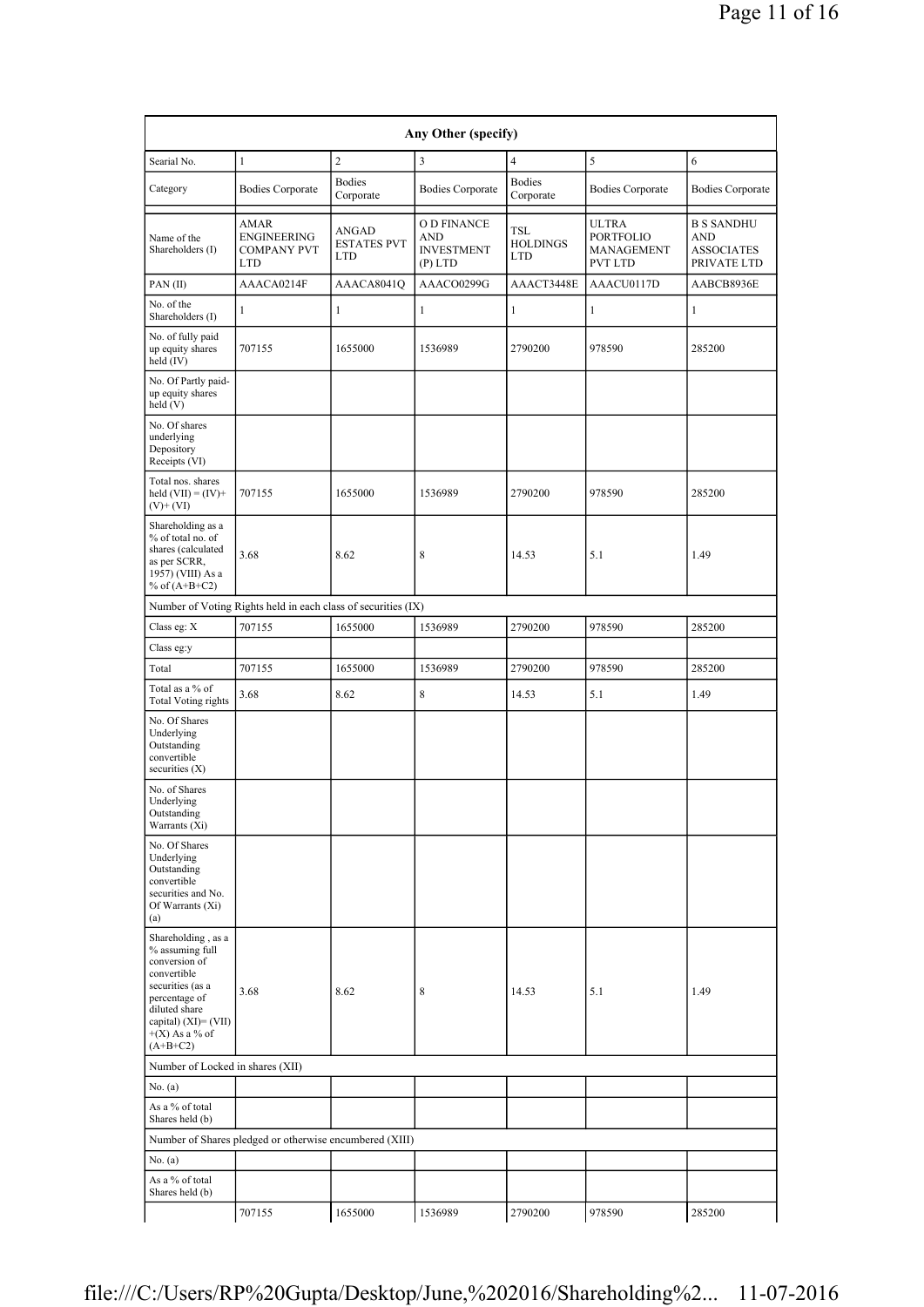| Number of equity<br>shares held in<br>dematerialized<br>form (XIV) |  |  |  |  |
|--------------------------------------------------------------------|--|--|--|--|
| Reason for not<br>providing PAN                                    |  |  |  |  |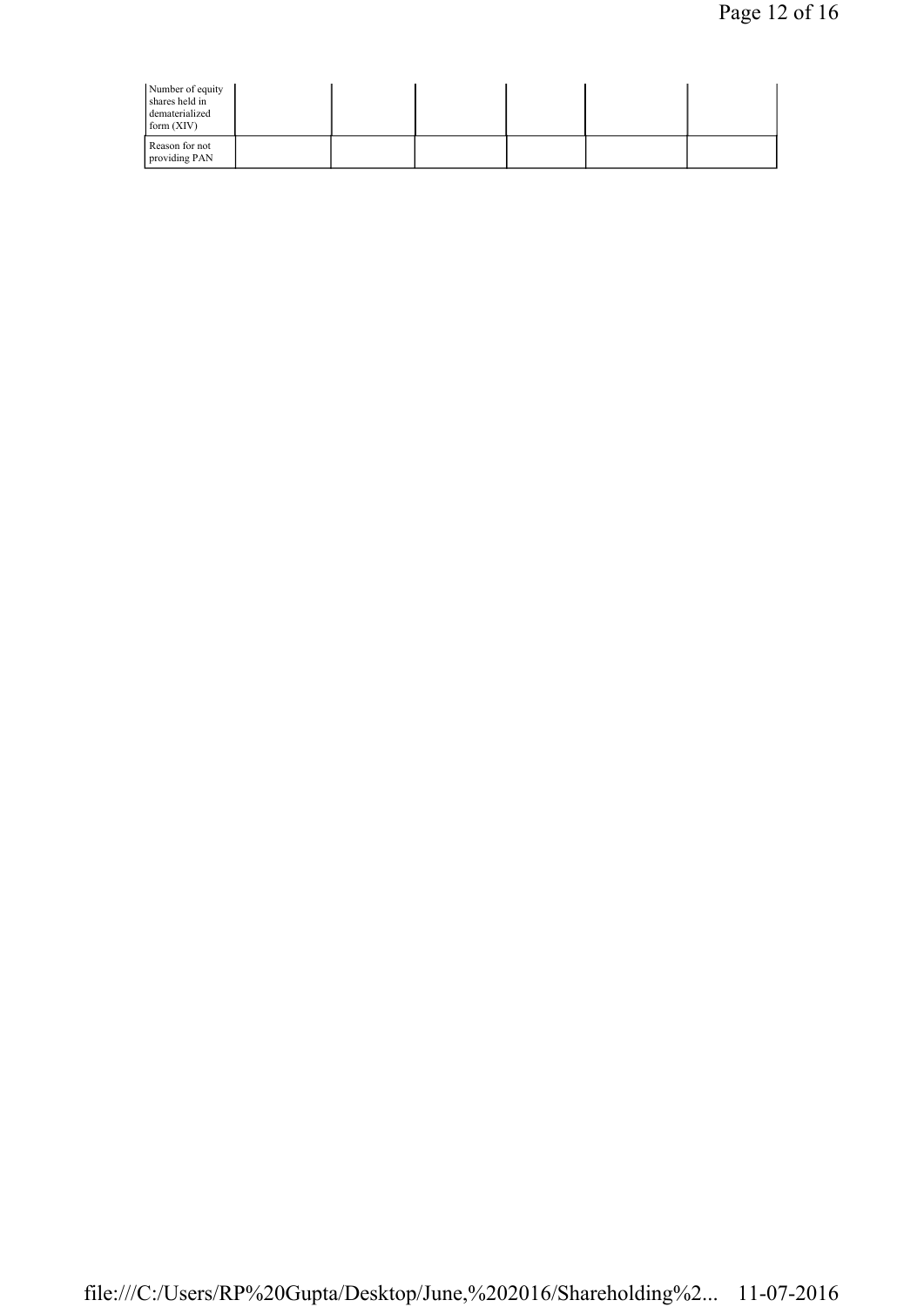| Searial No.                                                                                                                                                                              |                                                               |
|------------------------------------------------------------------------------------------------------------------------------------------------------------------------------------------|---------------------------------------------------------------|
| Category                                                                                                                                                                                 | Click here to go back                                         |
|                                                                                                                                                                                          |                                                               |
| Name of the<br>Shareholders (I)                                                                                                                                                          |                                                               |
| PAN(II)                                                                                                                                                                                  | Total                                                         |
| No. of the<br>Shareholders (I)                                                                                                                                                           | 6                                                             |
| No. of fully paid<br>up equity shares<br>held (IV)                                                                                                                                       | 7953134                                                       |
| No. Of Partly paid-<br>up equity shares<br>held(V)                                                                                                                                       |                                                               |
| No. Of shares<br>underlying<br>Depository<br>Receipts (VI)                                                                                                                               |                                                               |
| Total nos. shares<br>held $(VII) = (IV) +$<br>$(V)$ + $(VI)$                                                                                                                             | 7953134                                                       |
| Shareholding as a<br>% of total no. of<br>shares (calculated<br>as per SCRR,<br>1957) (VIII) As a<br>% of $(A+B+C2)$                                                                     | 41.42                                                         |
|                                                                                                                                                                                          | Number of Voting Rights held in each class of securities (IX) |
| Class eg: X                                                                                                                                                                              | 7953134                                                       |
| Class eg:y                                                                                                                                                                               |                                                               |
| Total                                                                                                                                                                                    | 7953134                                                       |
| Total as a % of<br><b>Total Voting rights</b>                                                                                                                                            | 41.42                                                         |
| No. Of Shares<br>Underlying<br>Outstanding<br>convertible<br>securities $(X)$                                                                                                            |                                                               |
| No. of Shares<br>Underlying<br>Outstanding<br>Warrants (Xi)                                                                                                                              |                                                               |
| No. Of Shares<br>Underlying<br>Outstanding<br>convertible<br>securities and No.<br>Of Warrants (Xi)<br>(a)                                                                               |                                                               |
| Shareholding, as a<br>% assuming full<br>conversion of<br>convertible<br>securities (as a<br>percentage of<br>diluted share<br>capital) $(XI) = (VII)$<br>$+(X)$ As a % of<br>$(A+B+C2)$ | 41.42                                                         |
| Number of Locked in shares (XII)                                                                                                                                                         |                                                               |
| No. $(a)$                                                                                                                                                                                |                                                               |
| As a % of total<br>Shares held (b)                                                                                                                                                       |                                                               |
|                                                                                                                                                                                          | Number of Shares pledged or otherwise encumbered (XIII)       |
| No. (a)                                                                                                                                                                                  |                                                               |
| As a % of total<br>Shares held (b)                                                                                                                                                       |                                                               |
| Number of equity<br>shares held in<br>dematerialized<br>form $(XIV)$                                                                                                                     | 7953134                                                       |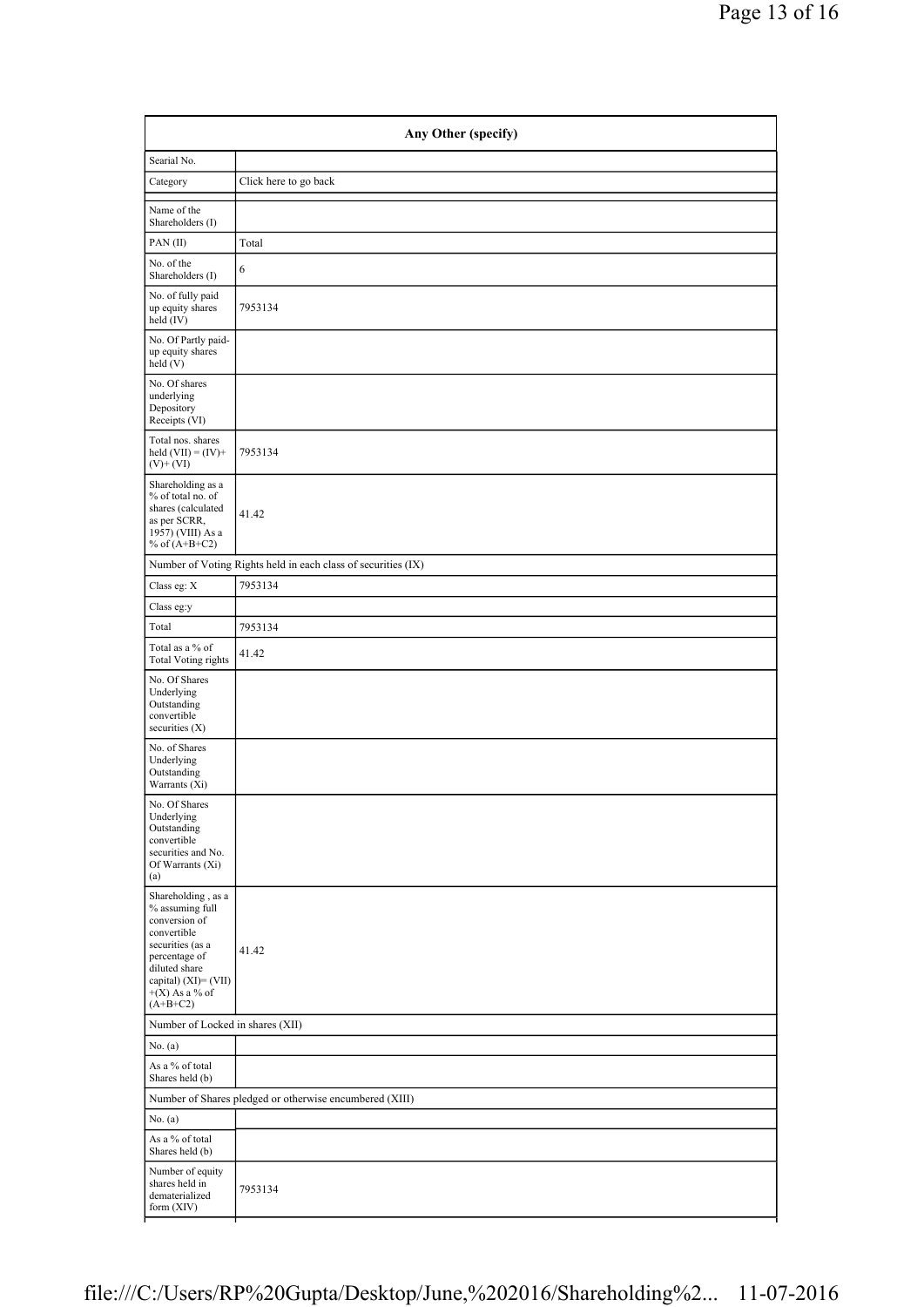Reason for not providing PAN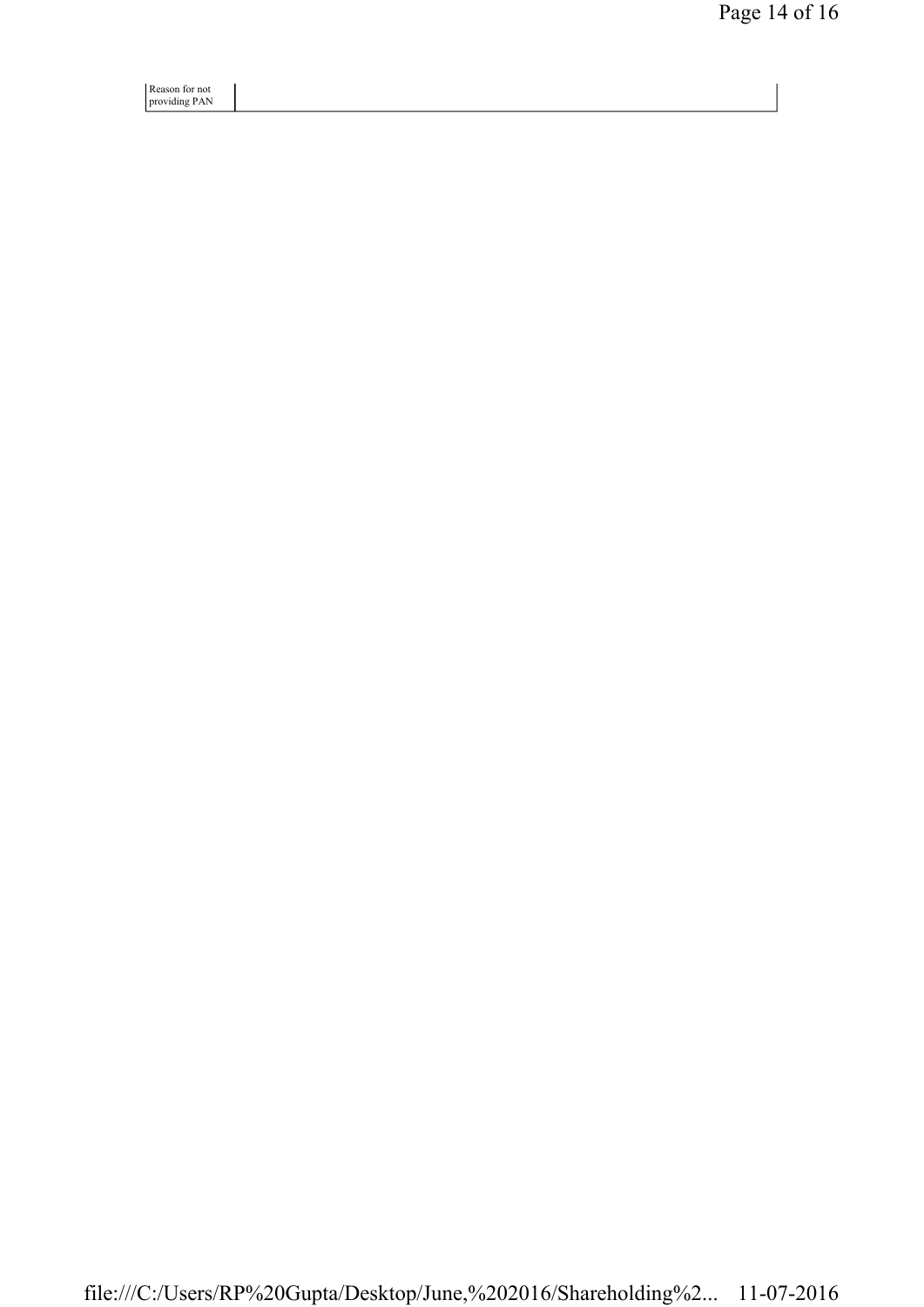| Individuals - ii. Individual shareholders holding nominal share capital in excess of Rs. 2 lakhs.                                                                                        |                  |                       |  |
|------------------------------------------------------------------------------------------------------------------------------------------------------------------------------------------|------------------|-----------------------|--|
| Searial No.                                                                                                                                                                              | $\mathbf{1}$     |                       |  |
| Name of the<br>Shareholders (I)                                                                                                                                                          | LINCOLN P COELHO | Click here to go back |  |
| PAN(II)                                                                                                                                                                                  | AEGPC1227D       | Total                 |  |
| No. of fully paid<br>up equity shares<br>held $(IV)$                                                                                                                                     | 200000           | 200000                |  |
| No. Of Partly paid-<br>up equity shares<br>held(V)                                                                                                                                       |                  |                       |  |
| No. Of shares<br>underlying<br>Depository<br>Receipts (VI)                                                                                                                               |                  |                       |  |
| Total nos. shares<br>held $(VII) = (IV) +$<br>$(V)$ + (VI)                                                                                                                               | 200000           | 200000                |  |
| Shareholding as a<br>% of total no. of<br>shares (calculated<br>as per SCRR,<br>1957) (VIII) As a<br>% of $(A+B+C2)$                                                                     | 1.04             | 1.04                  |  |
| Number of Voting Rights held in each class of securities (IX)                                                                                                                            |                  |                       |  |
| Class eg: X                                                                                                                                                                              | 200000           | 200000                |  |
| Class eg:y                                                                                                                                                                               |                  |                       |  |
| Total                                                                                                                                                                                    | 200000           | 200000                |  |
| Total as a % of<br><b>Total Voting rights</b>                                                                                                                                            | 1.04             | 1.04                  |  |
| No. Of Shares<br>Underlying<br>Outstanding<br>convertible<br>securities $(X)$                                                                                                            |                  |                       |  |
| No. of Shares<br>Underlying<br>Outstanding<br>Warrants (Xi)                                                                                                                              |                  |                       |  |
| No. Of Shares<br>Underlying<br>Outstanding<br>convertible<br>securities and No.<br>Of Warrants (Xi)<br>(a)                                                                               |                  |                       |  |
| Shareholding, as a<br>% assuming full<br>conversion of<br>convertible<br>securities (as a<br>percentage of<br>diluted share<br>capital) $(XI) = (VII)$<br>$+(X)$ As a % of<br>$(A+B+C2)$ | 1.04             | 1.04                  |  |
| Number of Locked in shares (XII)                                                                                                                                                         |                  |                       |  |
| No. $(a)$                                                                                                                                                                                |                  |                       |  |
| As a % of total<br>Shares held (b)                                                                                                                                                       |                  |                       |  |
| Number of equity<br>shares held in<br>dematerialized<br>form (XIV)                                                                                                                       | 200000           | 200000                |  |
| Reason for not providing PAN                                                                                                                                                             |                  |                       |  |
| Reason for not<br>providing PAN                                                                                                                                                          |                  |                       |  |